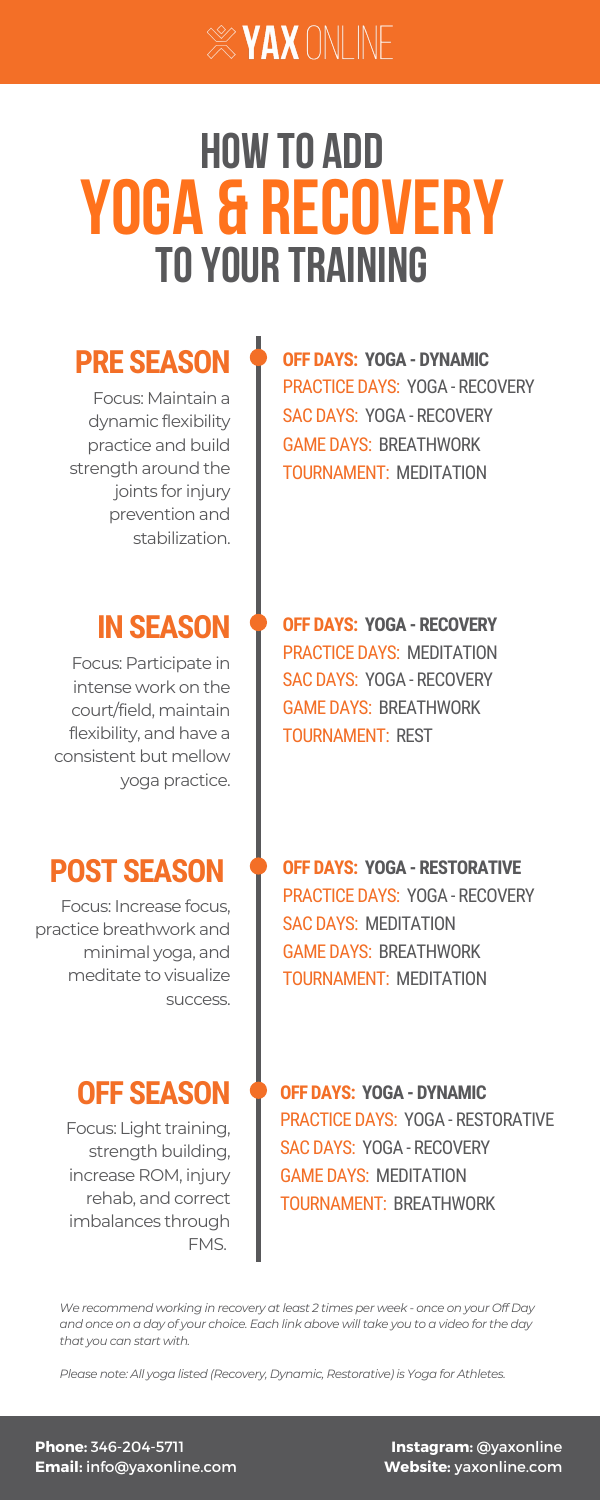Yoga for Athletes is not "athletic" or "powerful" yoga – it is a method of recovery used to balance out the physical demands, repetitive actions, and mental stress of the gym/court/field.

Athletes in all stages of development benefit from the effects of yoga, using it to progress to the next level of performance goals, both physically and mentally.

- Increase dynamic range of motion
- Reduce Injury Onset
- Reverse muscle imbalances
- Reduce pain and muscle cramps
- Increase thoracic spine rotation
- Allow for a mental break



## **YOGA FOR ATHLETES**

#### **BENEFITS**

- Mobility
- Balance
- Flexibility
- Body Awareness
- Muscle Recovery

### **INCREASE ATHLETIC PERFORMANCE**

**Instagram:** @yaxonline **Website:** yaxonline.com

**Phone:** 346-204-5711 **Email:** info@yaxonline.com

- Goal: Increase flexibility, develop joint stability, and
	- build determination.
- A mindful flow that links movement to unhurried breath, intensified by holding postures to awaken the body and clear the mind. Most appropriate for Pre-Season and Off-Season.

- Goal: Release tension, increase range of motion, and find balance.
- A Hatha-based active recovery class. Most appropriate for In-Season and Off-Season.

- Goal: Rest the body, ease the mind, and find relaxation.
- Dive into a state of deep relaxation by activating the parasympathetic nervous system (the rest and digest system) with long-held, prop-supported poses that gently stretch the muscles. Most appropriate for Post-Season.

#### Yoga for Athletes - Dynamic

#### Yoga for Athletes - Recovery

#### Yoga for Athletes - Restorative

### **CLASS STYLES**